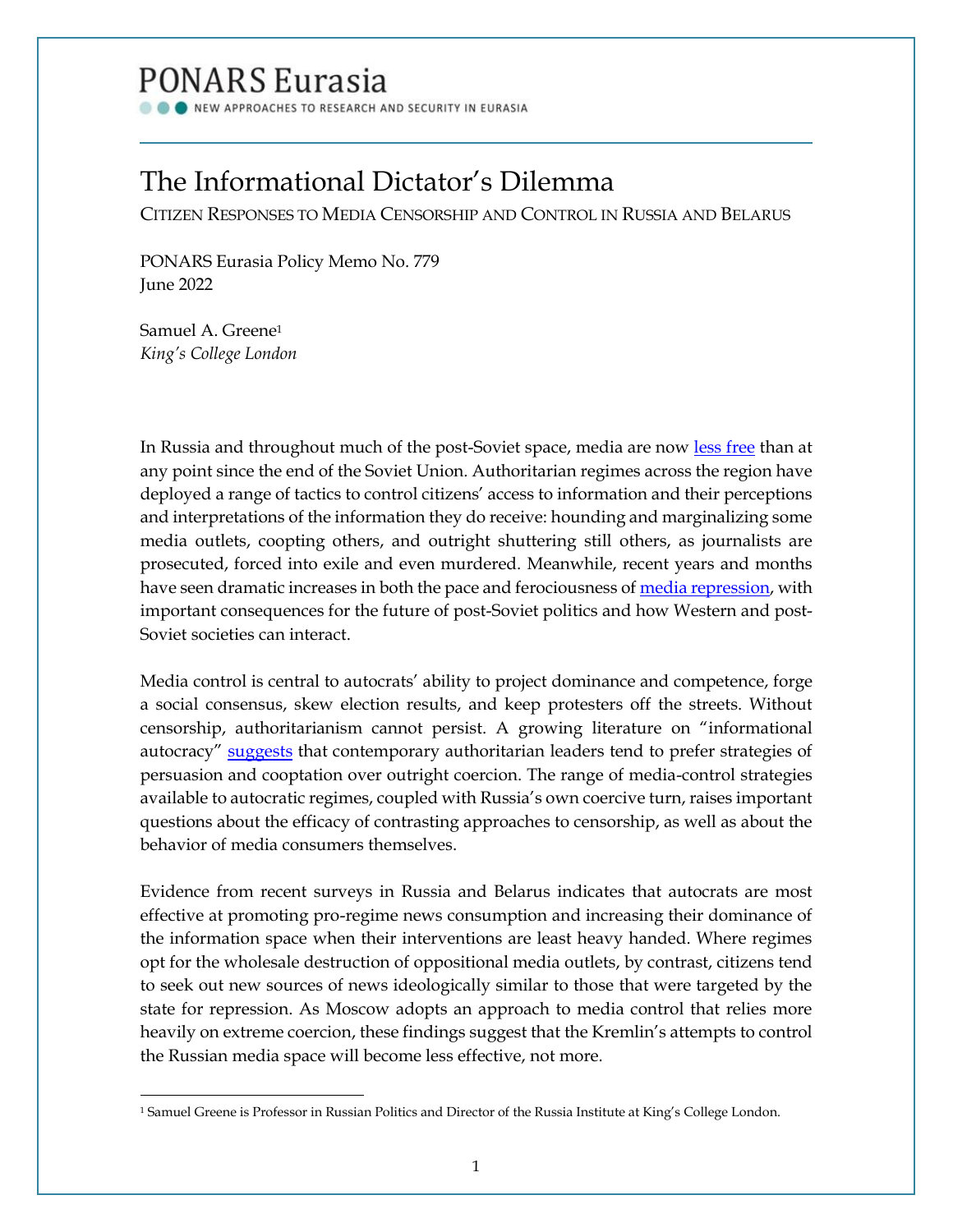#### **The Russian Case**

After an initial period of liberalization in the 1990s—during which Russia saw the blossoming of independent and editorially diverse media, whose influence easily outstripped state-linked media—Vladimir Putin began his presidency with an almost immediate attempt to shift the balance. Less than a year and a half after taking office in January 2000, he had [engineered](https://www.theguardian.com/world/2001/apr/04/russia.iantraynor) the transfer of control over the country's two leading television channels, NTV and ORT, to owners controlled by or loyal to the state.

Putin's takeover of NTV and ORT set in place a **model** of media control that would endure for two decades. Rather than outlawing or dismantling media deemed to be problematic, the Kremlin worked to cajole and coopt media into servility. It built a system of "curators" with responsibility for instructing publishers and editors on the Kremlin's news agenda and preferred interpretations and identifying commercial pressure points sufficient to encourage compliance. Those media that refused to take part in this system of curation were largely allowed to persist, but they were locked out of commercial distribution and advertising systems and barred from obtaining broadcast licenses.

The Kremlin's initial focus on dominating the TV airwaves, however, meant that for a time, diversity of reporting and opinion was able to flourish in newspapers and online. After Putin's return to the presidency in 2012, the Kremlin's sensitivity increased—but the model for extending control into the print and online space remained the same. Thus, in 2014 the Kremlin [encouraged](https://www.bbc.com/news/world-europe-26543464) billionaire Alexander Mamut to fire the editorial leadership of Lenta.ru, which had played an important role in the 2011-12 For Free Elections protest movement and was promoting critical coverage of Russian actions in Crimea and Donbas. Two years later, the Kremlin [arranged](https://meduza.io/feature/2016/07/08/esli-kto-to-schitaet-chto-mozhno-pryamo-voobsche-vse-eto-ne-tak) the sale of the RBK media holding after journalists there published an investigation into the wealth of Putin's daughters. In 2019, billionaire Alisher Usmanov [fired](https://www.vedomosti.ru/technology/articles/2019/05/20/801841-zhurnalistov-kommersanta) two reporters at *Kommersant*, which he owned, after they published an investigation into Federation Council Speaker Valentina Matvienko, leading to the resignation of the entire political team. And in 2020, the senior staff and most of the newsroom of *Vedomosti* resigned after ownership of the newspaper was transferred to Kremlin-friendly shareholders.

As a result, Russia entered Putin's third presidential term with a large state-dominated media space across broadcast, print, and Internet (such as Channel 1, NTV, *Komsomol'skaia Pravda*, *LifeNews,* and the official state media holding, Sputnik), a small but boisterous ecosystem of print, radio and online media outlets in outright opposition to the Kremlin (such as the online broadcaster Dozhd, the radio station Ekho Moskvy, the print periodicals *Novaya gazeta* and *The New Times*, and, soon thereafter, the online news site Meduza), and a handful of outlets (including *Kommersant*, *Vedomosti,* and RBK) seeking to occupy a middle ground.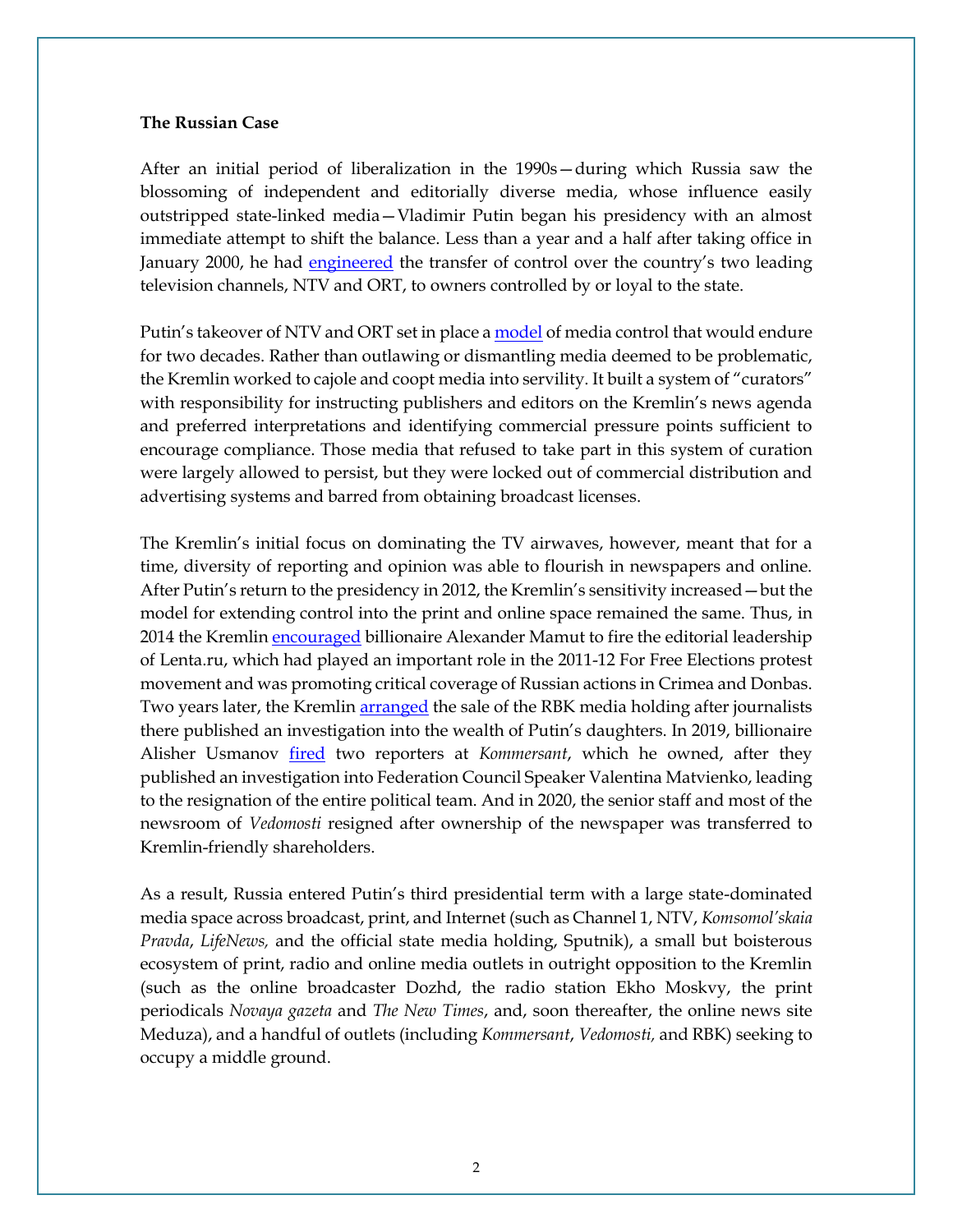Things changed, however, beginning in 2020, at the same time that the Kremlin began to take a much harder line against the political opposition. Violent crackdowns on protesters, the attempted poisoning and subsequent *[imprisonment](https://www.bbc.com/news/world-europe-55694598)* of opposition leader Alexei Navalny, the expansive use of laws against "[Foreign Agents](https://www.theguardian.com/world/2021/sep/11/putins-crackdown-how-russias-journalists-became-foreign-agents)" and "[Undesirable](https://www.hrw.org/news/2021/06/17/new-undesirables-law-expands-activists-danger-zone)  [Organizations](https://www.hrw.org/news/2021/06/17/new-undesirables-law-expands-activists-danger-zone)," and the outlawing of key opposition organizations would have inevitable consequences for journalists, too. By mid-2021, most major (and even most minor) independent news outlets had been declared foreign agents. The advent of full-scale war against Ukraine in February 2022 brought even more draconian [restrictions,](https://www.latimes.com/world-nation/story/2022-03-04/russia-punish-fake-war-reports-15-years-in-prison) including 15 year jail sentences for those who reported anything other than the official line on the invasion, the shutdown of [Dozhd](https://meduza.io/feature/2022/03/03/telekanal-dozhd-ob-yavil-o-priostanovke-veschaniya-meduza-pogovorila-s-ego-glavnym-redaktorom-tihonom-dzyadko) and **Ekho Moskvy** entirely, and the blocking of online access to *Meduza* and other websites, as well as Facebook, Twitter, and YouTube.

#### **The Belarusian Case**

Unlike Russia, Belarus never saw a significant period of media liberalization. While Belarus's first post-Soviet government, under President Stanislav Shushkevich, took a reasonably laissez-faire approach to the media, and independent newspapers grew out of old dissident organizations, Aliaksandr Lukashenka sought to [reestablish](https://www.jstor.org/stable/pdf/resrep06960.6.pdf) a Soviet-style model of media control upon taking office in 1994. His government maintained political censorship of state-owned newspapers and broadcasters and filled key posts with political appointees. The state retained a monopoly on terrestrial broadcasting and heavily subsidized state-owned newspapers, including *Sovetskaya Belarus* and *Belarus Segodnia*. Independent media were limited to the radio (chiefly, Euroradio), satellite/cable television (chiefly, Belsat), and newspapers (chiefly *Narodnaya Volya* and *Belaruskaya Delovaya Gazeta*). By 2010, however, pressure forced both of the leading independent newspapers to shut down.

As independent journalism in Belarus gradually [migrated](https://demokratizatsiya.pub/archives/22_2_F630177066T87389.pdf) to the Internet, the sources of pressure that allowed the state to drive *Narodnaya Volya* and *Belaruskaya Delovaya Gazeta* out of business—depriving them of advertising revenue and distribution networks—were no longer sufficient, and overt forms of coercion became increasingly prevalent. In the run-up to the 2012 elections, journalists [faced](https://rsf.org/en/news/opposition-journalists-and-cyber-dissidents-hounded-run-election) a hitherto unprecedented wave of arrests, fines, and imprisonments based on laws banning criticism of government officials and circumscribing non-state outlets' right to cover political, economic, and social issues. When these restrictions failed to reduce both independent journalism and growing protests over economic issues in 2017-18, some 100 journalists were *fined*, according to Reporters Without Borders. And during the COVID-19 pandemic, journalists accused of fear-mongering were harassed, detained, fined, and beaten.

The typical pattern was [repeated](https://rsf.org/en/news/oppressive-climate-reporters-run-belarus-election) in the lead-up to the 2020 presidential election, with preventative blocking of access to news websites and the preemptive arrest of some 40 journalists. When that again failed to prevent protests—in this case, a wave of protests so large and so encompassing that it required several months and the assistance of Russian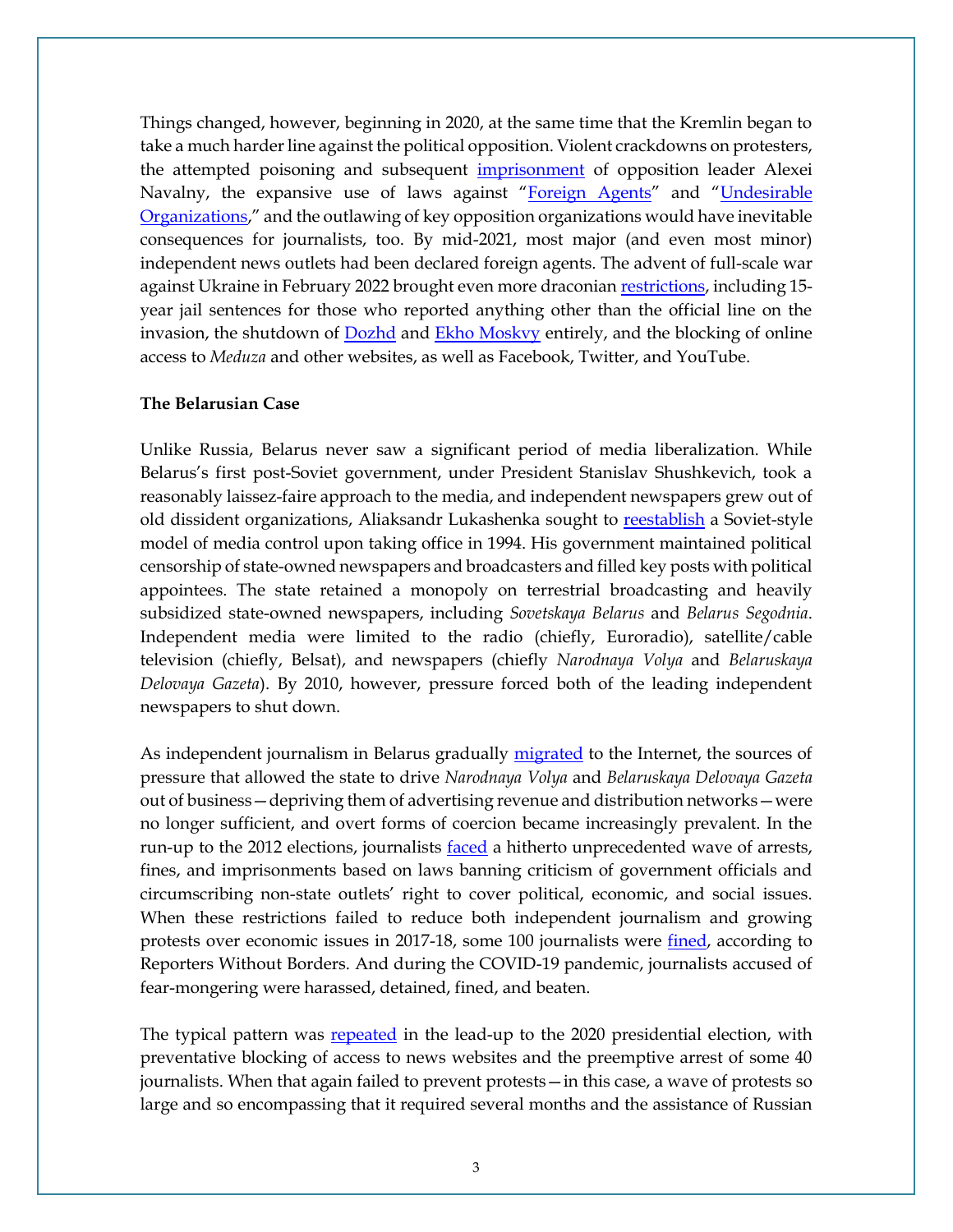riot police to quell—the state ramped up the repression, [detaining](https://www.omct.org/site-resources/files/report_belarus_rsf_omct_english.pdf) nearly 500 journalists and subjecting some 69 to beatings and torture. The authorities effectively blocked the most popular independent news website, **Tut.by**, which almost immediately reestablished itself as *Zerkalo*. At the same time, the Telegram and YouTube channel *Nexta* persisted despite the [arrest](https://www.theguardian.com/news/audio/2021/may/28/a-state-sponsored-hijacking-the-arrest-of-belarus-blogger-raman-pratasevich) of its editor, Raman Pratasevich, when the Ryanair jet on which he was flying from Greece to Lithuania was forced to land in Minsk. Nevertheless, within a year, any remaining independent journalists were imprisoned or forced into exile, and access to independent news sources was possible only via VPNs (virtual private networks).

#### **Survey Results**

The two contrasting approaches to media control and censorship in Belarus and Russia one focused on coercion, and the other, until recently, focused on curation and cooptation—have given rise to two very different media systems, and two very different structures of media consumption. Surveys conducted in August 2019 and March 2020 in Russia and September 2020 and September 2021 in Belarus, using largely identical questionnaires and approaches, reveal starkly different degrees of polarization and divergent patterns of response to censorship among Belarusian and Russian citizens.

Among other questions, respondents in all four surveys were given lists of major media outlets across the political spectrum in their respective countries and then asked to indicate the frequency with which they turn to each of the outlets for news. Rather than asking people directly about their political orientation, this allowed respondents to be grouped organically by preference: those who reported more state-linked media than independent media in their news diet were marked as preferring state media, and those who reported consuming more independent media were marked as having that preference.

The first finding of note, then, is the relative popularity of independent media in Belarus, which far outstripped their Russian counterparts. Thus, in the first Belarusian survey, 50 percent of respondents preferred independent media, versus 27 percent who preferred state media. That contrasts with Russia, where fully 80 percent of respondents preferred state media, versus 20 percent who consumed more independent media. The difference is particularly striking for the largest television channels: only 43 percent of Belarusians reported watching ONT with any regularity, versus the 73 percent of Russians who reported watching Pervyi Kanal.

Secondly, while media audiences in Belarus are clearly polarized, Russian media audiences appear much less so. Thus, among those Belarusians who preferred independent media, the median state media outlet was consumed by only 7 percent, and the most popular state outlet by only 15 percent. Those Belarusians who preferred state media were more likely to consume at least some independent media, with the median independent outlet being used by 21 percent of "statists" and the most popular in 2020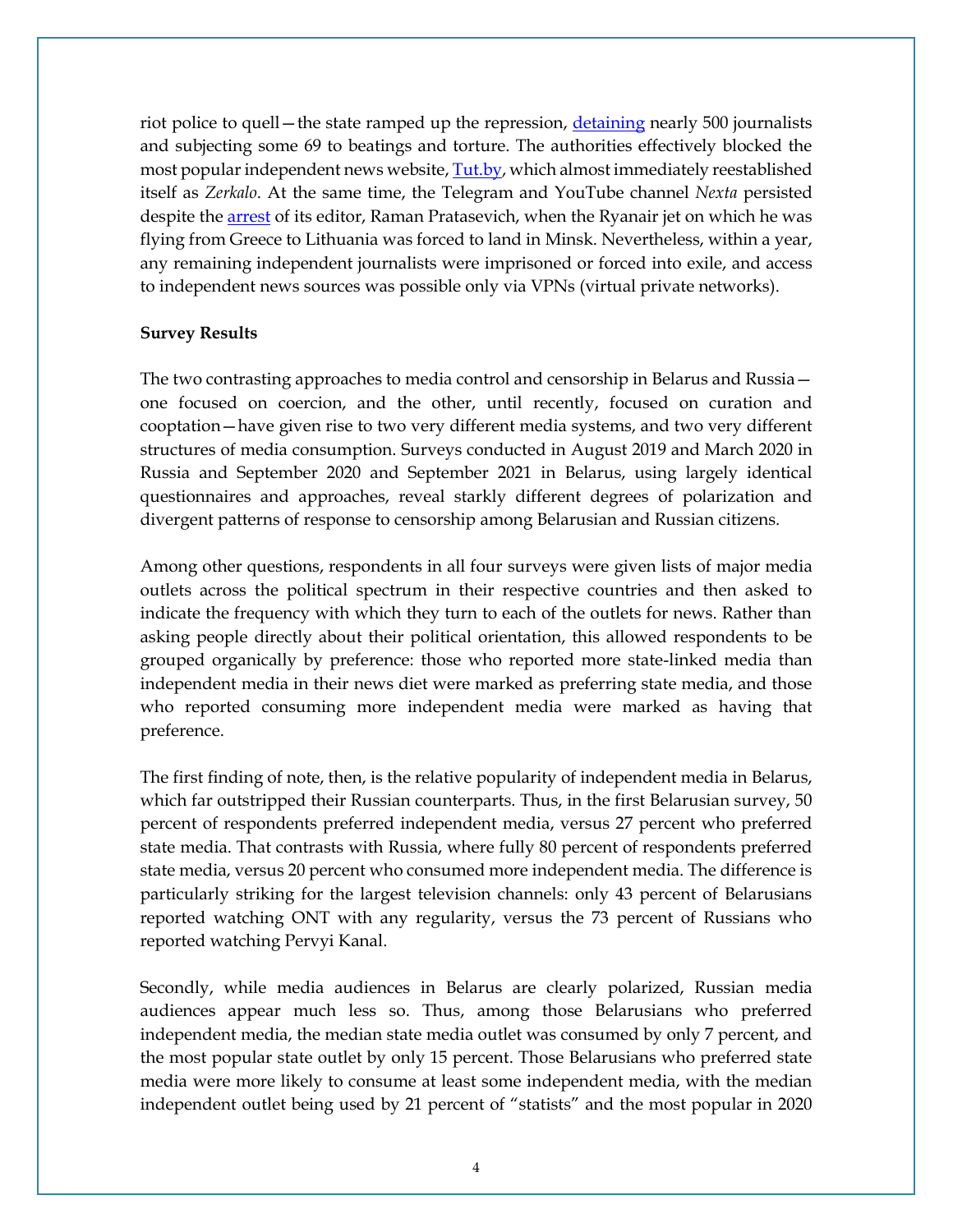(Tut.by) being used by 52 percent. There was much more overlap among Russian respondents, however. The median state-linked media outlet was consumed by 54 percent of independent-media-minded Russians, and the most popular (Pervyi Kanal) was consumed by fully 69 percent. Those Russians who preferred state media were somewhat less omnivorous: the most popular independent outlet (Ekho Moskvy) garnered an audience of 47 percent, while the median opposition outlet was consumed by only 14 percent of Russian "statists."

In other words, as **Figure 1** shows, Russian media consumers have significant exposure to media across the political spectrum, regardless of the individual citizen's own political preferences. Meanwhile, Belarusians—particularly those who prefer independent media—have very little exposure to the opposite side.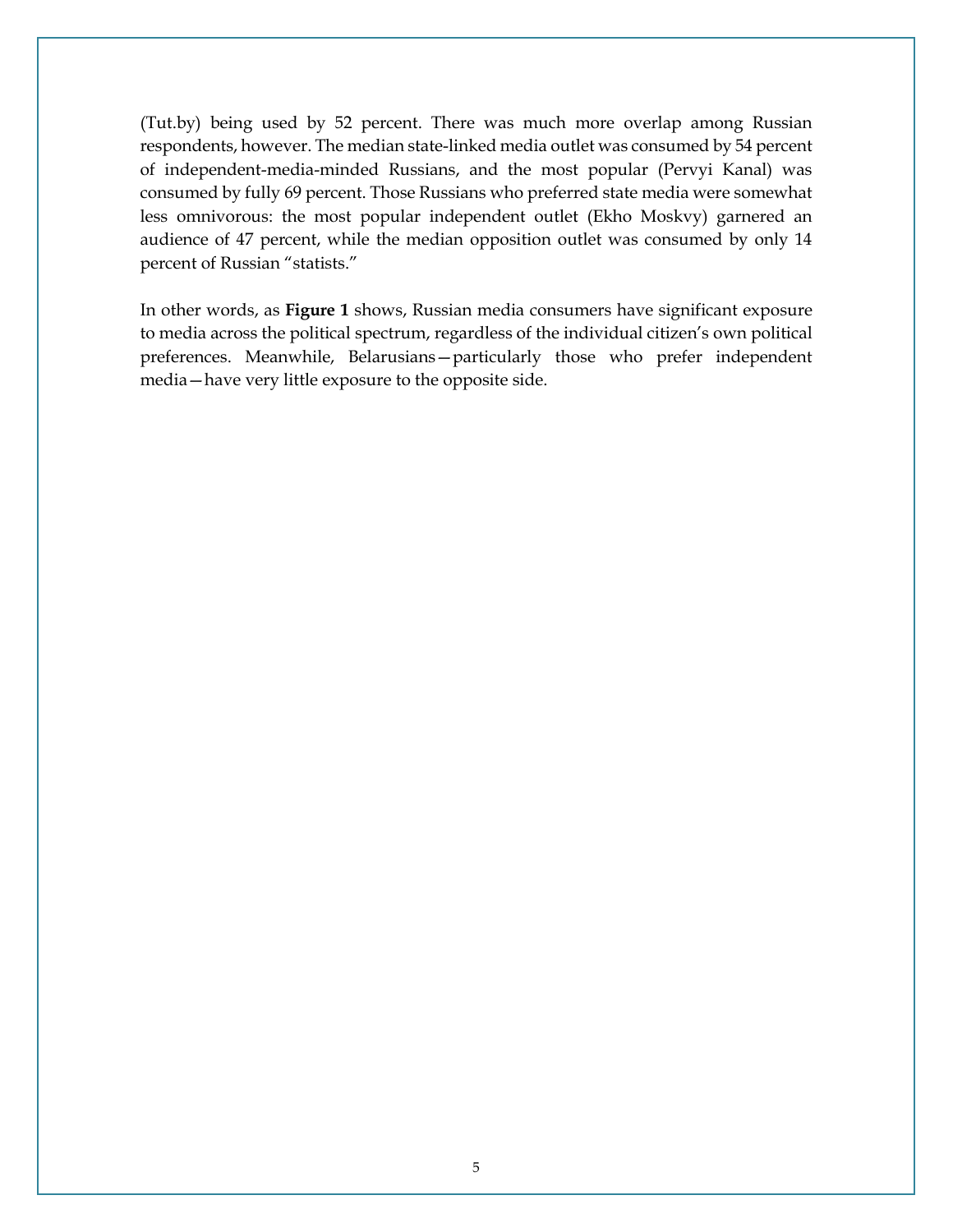

### Changes over time allow us to see the effects of contrasting approaches to media control with more clarity. As noted above, prominent oppositional media outlets in both countries were targeted for repression between the two survey waves. In Belarus, authorities outlawed and blocked access to Tut.by, and while it reconstituted itself as *Zerkalo* almost immediately thereafter, its audience dropped from 74 percent of respondents to 47 percent. In Russia, meanwhile, political pressure and shifts in ownership led to the wholesale replacement of the editorial team at *Vedomosti*. Unlike Tut.by, however, *Vedomosti*'s audience share in the Russian surveys actually increased marginally, from 25 percent to 27 percent.

No more than 8 percent of Tut.by/*Zerkalo* readers reported turning their attention to any of the state-linked media outlets on the list. Instead, former Tut.by readers turned to other oppositional media, including Onliner, Belsat, and *Nexta*. As a result, even as the volume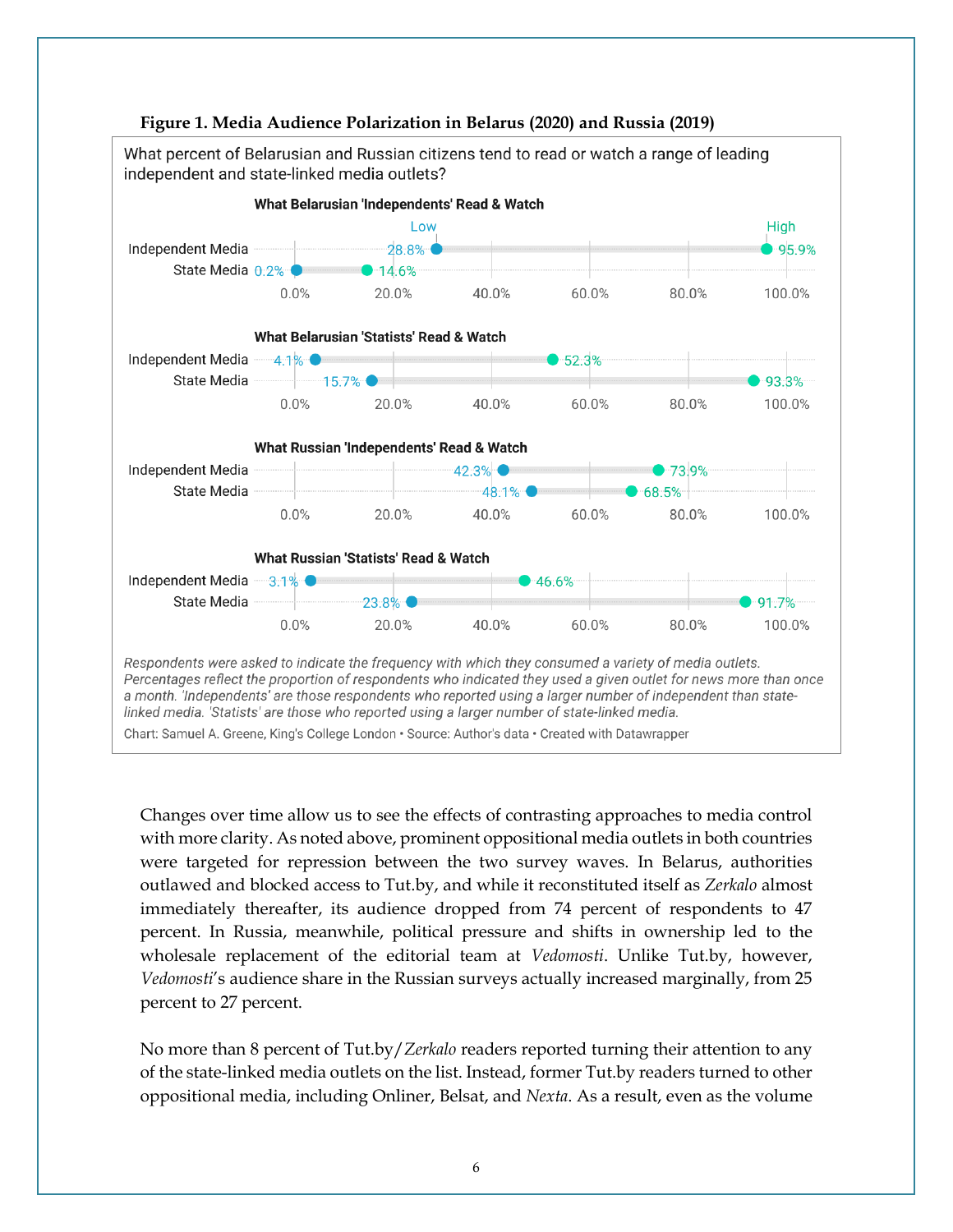and frequency of media consumption declined in Belarus from 2020 to 2021 and entertainment drove some viewers back to state television (see **Figure 2**), the average Belarusian who preferred independent media consumed 4.31 media outlets in 2021, versus 3.47 in 2020—and virtually all of that increase in consumption accrued to independent media. (Indeed, the number of state media in the average independent media consumer's diet fell from 1.01 in 2020 to 0.79 in 2021.)



#### **Figure 2. Changes in Belarusian Media Audiences**

a month. 'State Preference' indicates those respondents who used more state-linked media than oppositional media. 'Opposition Preference' indicates the opposite.

Chart: Samuel A. Greene, King's College London · Source: Author's data · Created with Datawrapper

In Russia, the picture could not be more different. People who read *Vedomosti* in 2019 and decided to look for alternative or additional sources of news in 2020 turned in much greater measure to state-friendly media such as Pervyi Kanal (27 percent), Rossiia 24 (29 percent), or Lenta.ru (27 percent) than to independent media such as Ekho Moskvy (18 percent) or *Novaya Gazeta* (15 percent) or Dozhd (13 percent). Overall, consumption of both state-linked and oppositional media declined in Russia from 2020-21, as publications like *Vedomosti* were pushed into a grey zone between independence and servility, and many audience members followed them there (see **Figure 3**). Among those Russians who preferred independent media, the average number of independent news outlets consumed fell from 4.94 to 3.53, while the average number of state-linked outlets consumed grew from 2.53 to 3.58.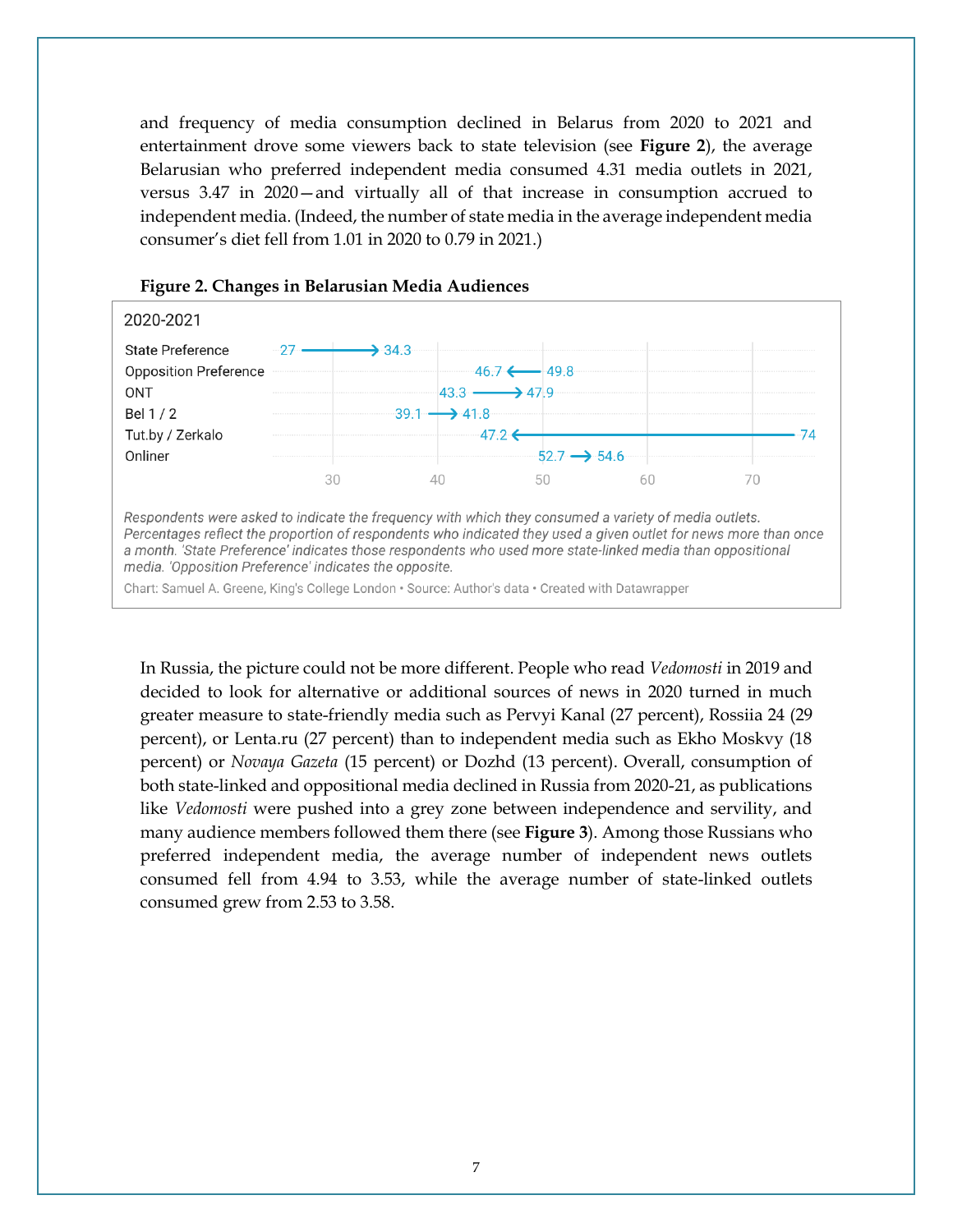

**Figure 3. Changes in Russian Media Audiences**

Respondents were asked to indicate the frequency with which they consumed a variety of media outlets. Percentages reflect the proportion of respondents who indicated they used a given outlet for news more than once a month. 'State Preference' indicates those respondents who used more state-linked media than oppositional media. 'Opposition Preference' indicates the opposite.

Chart: Samuel A. Greene, King's College London · Source: Author's data · Created with Datawrapper

#### **Conclusions**

The findings described here strongly suggest that "softer" strategies of media cooptation are more effective than harsher, more coercive approaches to media control. In Russia, where the Kremlin has - until very recently - used a combination of commercial pressure and political influence to push media owners and editors towards cooperation, the result has been a media system in which even those Russians who prefer independent media have broad exposure to the Kremlin's messaging. Moreover, as the *Vedomosti* case demonstrates, softer repressions against uncooperative media outlets seem to afford the Kremlin an opportunity to capture the attention of a large portion of those outlets' audiences.

By contrast, the heavier hand wielded by authorities in Minsk has helped create a highly polarized media system, in which oppositional media—despite massive repression capture more audience attention than state-linked media, and consumers of independent media have very little exposure to state messaging. Attempts to stifle independent media outright only suffice to put oppositional audiences even further out of the reach of the state.

Given recent developments in Russia, the Kremlin may want to take notice of Lukashenka's struggles in the media sphere. Russia's pre-2021 approach to media control allowed for many media outlets and perhaps most media consumers to exist in a grey zone, in which oppositional messages could not be entirely excluded but in which few oppositional citizens could be impervious to state messaging. Moscow's current tack risks undoing that, pushing oppositional media consumers into a space beyond the state's